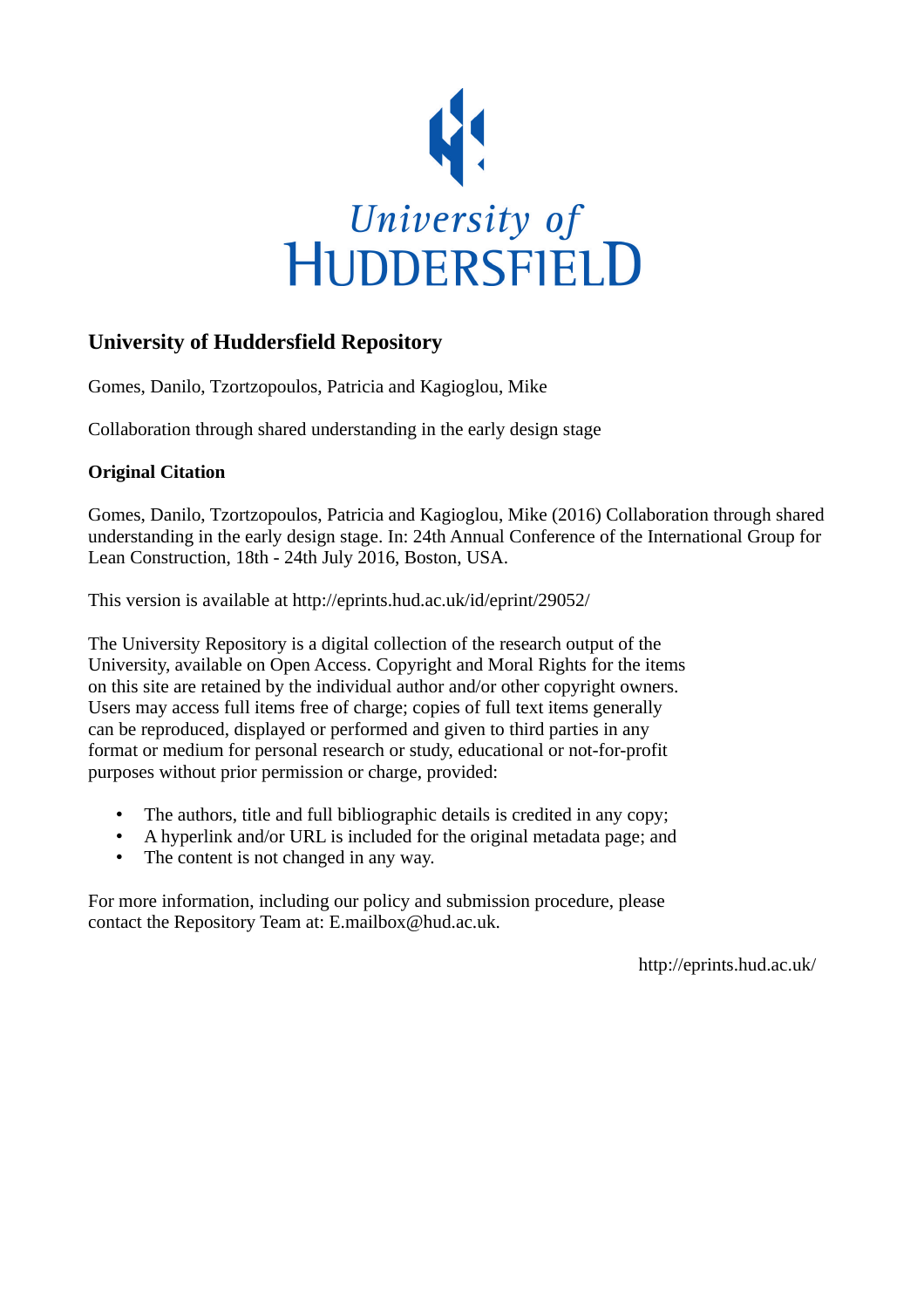Gomes, D., Tzortzopoulos, P., and Kagioglou, M. (2016). "Collaboration Through Shared Understanding in Early Design Stage." In: *Proc. 24th Ann. Conf. of the Int'l. Group for Lean Construction*, Boston, MA, USA, sect.7 pp. 63–72. Available at: <www.iglc.net>.

# **COLLABORATION THROUGH SHARED UNDERSTANDING IN EARLY DESIGN STAGE**

**Danilo Gomes<sup>1</sup> , Patricia Tzortzopoulos<sup>2</sup> , and Mike Kagioglou<sup>3</sup>**

# **ABSTRACT**

The complexity of the collaborative design process is related to the nature of the product and the processes, and also involves the social interplay that ultimately generates design. This fundamentally, affects the way people work, in the purposeful action of designing together. Low levels of collaboration are identified especially at early design stages, where the collective design creation is hindered by the lack of ability of the team to build shared understanding, embracing a multitude of expertise in the task. In this context, the research focused on how the concept of shared understanding can potentially support better collaboration at early design stages. This is based on a deeper understanding of collaborative design as a dynamic system of social interplay, in which the process to build shared understanding for concerted actions can be described as a system that combines mediated coupling and coordinated perception, in a context where division of labour exist. Based on a literature review, lean approaches that claim to support shared understanding between project participants are investigated. This paper contributes in discussing how shared understanding, as a process, can be the basis of the collaborative act, and how components of this process can be addressed through lean approaches.

# **KEYWORDS**

Early design, Collaboration, Shared Understanding, Social Dynamic, Complexity

# **INTRODUCTION**

The nature of multidisciplinary early design stage is challenging. Recent studies shown that early design usually present poor integration in the decision-making process between design disciplines (Adamu et al., 2015; Pikas et al., 2015). At this stage, decisions will have significant influence on cost, performance, reliability, safety and environmental impact of a product, accounting for more than  $\frac{3}{4}$  of the final product costs (Hsu & Liu, 2000). This decision-making process involves large amounts of information, which are usually considered imprecise and incomplete (Hsu & Liu, 2000). In this sense, this dynamic nature of information will generally produce a sense of disorganised behaviour within a design

l <sup>1</sup> PhD candidate in Architecture, University of Huddersfield, UK,  $\frac{\text{d} \text{anilo.gomes} \textcircled{a} \text{hud.ac.uk}}{\text{Professor. Head of Department for Architecture and 3D Design University of Huddersf}}$ 

<sup>2</sup> Professor, Head of Department for Architecture and 3D Design, University of Huddersfield, UK, [p.tzortzopoulos@hud.ac.uk](mailto:p.tzortzopoulos@hud.ac.uk)

<sup>&</sup>lt;sup>3</sup> Professor, Dean, School of Art Design and Architecture, University of Huddersfield, UK, [m.kagioglou@hud.ac.uk](mailto:m.kagioglou@hud.ac.uk)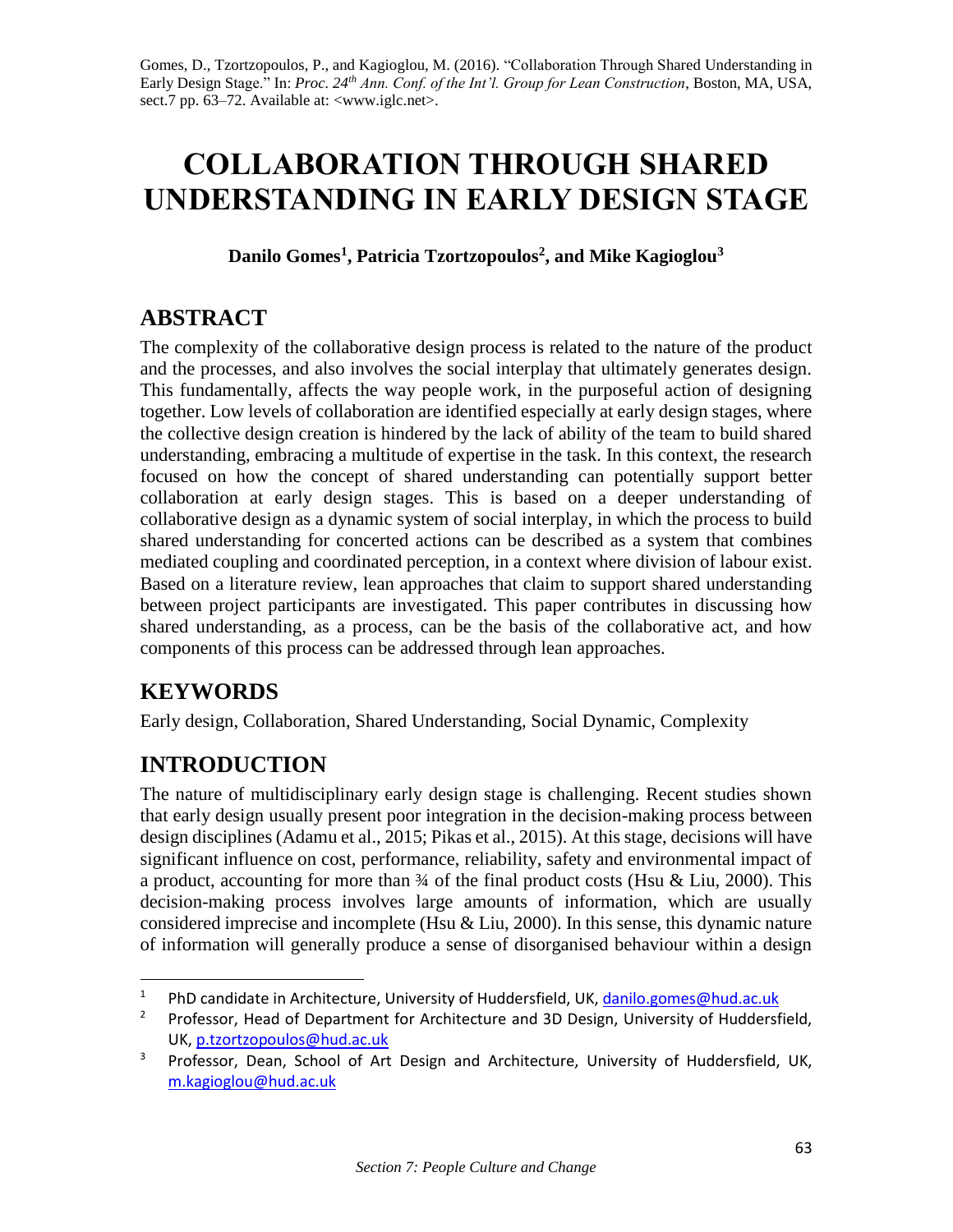team (Macmillan et al., 2001). Hence, design teams will spend a lot effort to coordinate individual processes of information processing, involving reasoning and thoughts, in order to reach shared understanding of the problem, mainly managing conflicts based on different interpretations of ideas, concepts and representations (Cross & Cross 1996).

This is particularly challenging for the management of teamwork in design, where an opportunistic exploration on the design space initiated by one member not necessarily is relevant to other members (Cross & Cross, 1996). According to these authors, those tacit iterations are not easy to track, and affect the understanding of design reasoning and decision-making in a group context. More importantly, there is a lack of knowledge concerning the concept of shared understanding in collaborative design (Van de Bossche, 2011). With no underlying theory of shared understanding yet developed, this topic have been superficially addressed on studies on social mind in sociology, and team cognition in psychology, which are based on the concept of understanding.

The discussion on shared understanding must be considered in the realm of social interplay in collaborative design. Specifically in construction the social system is complex, but it is often an overlooked part of the project setting (Bertelsen, 2003). The wicked nature of design has been misinterpreted due to lack of ability of the participants to articulate the holistic nature of the social interplay (Bertelsen, 2003), raising questions as how much the process of shared understanding affects collaboration in design.

This paper discusses how shared understanding, as a process, is in the basis of the collaborative act, and how some components of this process can potentially be addressed through lean approaches. The study is developed based on a synthesis of the literature, building upon definitions of collaboration and shared understanding in design and construction research. To build a model of shared understanding in collaborative design. The conclusions present main concepts and draw attention to some misconceptions that still hinders the process of shared understanding for collaboration.

# **COLLABORATION IN DESIGN**

Schottle et al. (2014) differentiate collaboration and cooperation in terms of interorganizational relationships in the context of Lean Construction. According to them, cooperative actions do not demand a common vision or mission, resulting in independent organizational structures in the project team, which will depend on a project culture based on control and coordination to solve problems independently. On the other hand, according to the same authors, collaboration is built on a common vision with an organizational structure commonly developed by the team in a new project culture based on trust and transparency.

The level of interaction in a construction project will be influenced by the cultural element and will depend on coordination and communication (Schottle et al., 2014). Defining coordination as the planning or organization of different activities, Schottle et al. (2014) argue that coordination is not a separate relationship in a team. However, the authors introduce a prescriptive idea to coordination, as something that would happen before the action, in this case even the relationship, and it is not something that is intrinsic developed/evolved mutually during the task.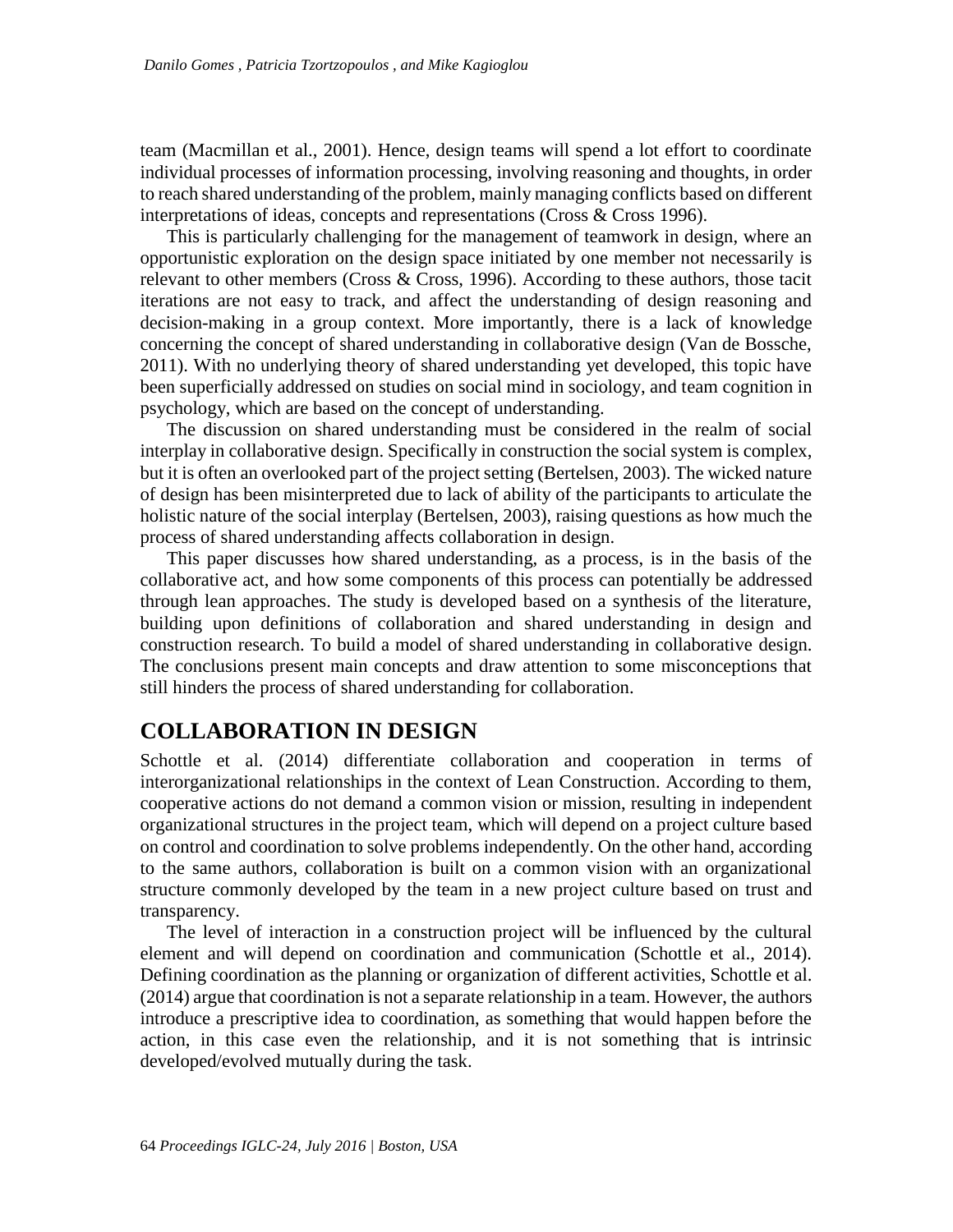In Schottle et al. (2014), the difference between cooperation and collaboration relies on the level of integration of the participants and the organizational structure, which depends on the cultural continuum involving the development of trust and control. In design research, Kvan (2000) defines that the major difference between collaboration and cooperation is the creative aspect of working together that is related with collaboration. Kvan's (2000) definition is based in a different approach, in which is not important to state the intensity of the relationship based on organizational properties, but to recognize the purpose of the interactions. In this case, the question would be what is the purpose of the collective action?

In design, collaboration relates to the achievement of a holistic creative result (Kvan, 2000). In this sense, it demands a higher sense of joint working, and can be thought as joint problem solving, which means to embrace shared goals with the team working to produce shared solutions (Kvan, 2000, Aksenova et al., 2014). Collaboration involves the decomposition of the task; assigning roles and responsibilities; synthesis of information; and discussion and negotiation of shared representation (Qu & Hansen, 2008). Collaboration is also based on a full commitment to a common mission, enhancing the level of trust and compromising the group to higher level of risk sharing (Kvan, 2000). This commitment must be built in the situation context, in a process, which the authority is determined by the collaborative structure (Kvan, 2000), as an emergent property of the system.

One of the major challenges in collaboration is to develop shared understanding, which implies an overlap of understanding among design participants (Maher et al., 1996). Their particular view of the development of possible solutions as well as their understanding of the design problem must be overlapped by a common understanding of the group in the task about what should be achieved (Maher et al. 1996). However, the occurrence of undocumented design decisions and vague design descriptions, which are usually features of early design stages, can certainly lead to misunderstanding and confusion in a collaborative design environment (Maher et al., 1996).

## **SHARED UNDERSTANDING AS KEY TO COLLABORATION**

In design research, the seminal work of Valkenburg (1998) discussed the importance of shared understanding on collaborative design, indicating that without it, decision-making processes will not be supported by all members and later activities in the design process can be hampered by different views of team members on fundamental topics. Hence, the lack of shared understanding causes unnecessary iterative loops (Valkenburg & Dorst, 1998) that can be correlated to the notion of waste in design.

More recently, Kleinsmann (2006) defined shared understanding as a similarity between individual perceptions on the conceptual content of design and the perceptions of how the systems work and who knows what. A more comprehensive definition is proposed by Smart et al. (2009), defining *shared understanding* as "the ability of multiple agents to exploit common bodies of causal knowledge for the purpose of accomplishing common (shared) goals". These authors also describe it "as the ability of multiple agents to coordinate their behaviours with respect to each other in order to support the realization of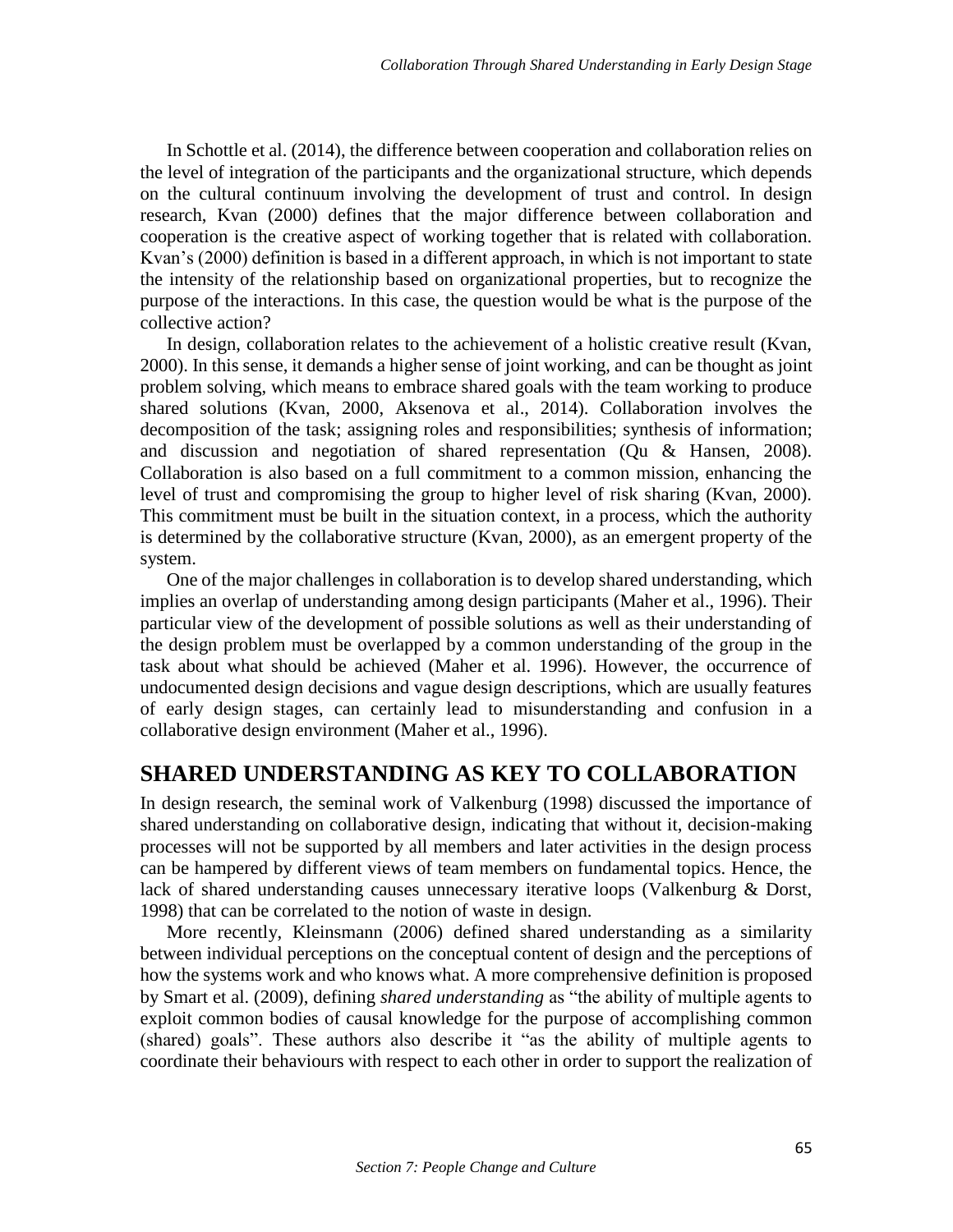common goals or objectives." Seeing understanding as an ability, or "meaning in use" gives strengthen to the viewpoint that understanding is more than knowledge, because it involves reasoned action, thus it is not static, but a dynamic state (Bittner & Leimeister, 2013).

In lean construction, Pasquire (2012) suggest the interoperability between project participants is a form of common understanding. Accordingly, this common held understanding should be managed as flow through the project life cycle. Pasquire (2013) further explores the link between knowledge and understanding in construction, describing the tacit nature of the skills required and the complexity and specificity of the project outcome. Hence, the challenge in knowledge sharing is related to the ambiguity caused by the lack of understanding across the project delivery team.

In this exploration, Pasquire (2013) refers to Simon (1999) work on knowledge ambiguity, and the three characteristics on non-transferable knowledge: tacitness, complexity and specificity. It is interesting how those non-transferable features could be related to the ability of applying knowledge to certain situation. In stating that, the "nontransferable" property of knowledge may indicate a phenomenon of a different nature, cognitively. In this case, arguably the process of understanding.

The problem with the idea of knowledge flow is that it does not consider the evolving and constructive nature of the process of making-sense, which relates to understanding. Furthermore, it does not allow the consideration of the idea of shared understanding as a distributed process, in which individual understandings are complementary and not necessarily the same.

The idea of team cognition would emerge as an adaptive self-organization of teams (Cooke & Gorman, 2006) in the process to build shared understanding. According to these authors, heterogeneous teams setting, present specific and varied roles, with interdependence, which involves three parts: division of labour; mediated coupling; and coordination, as components of a dynamic interaction between agents performing a task. Under this approach, there is an emphasis on team members' interaction in the task to reach consensus on concerted actions (Cooke & Gorman, 2006).

## **BUILDING THE SHARED UNDERSTANDING PROCESS**

Team interaction in a collaborative task allows us to design a model of the process of building shared understanding, which incorporates three main features: *division of labour, coordinated perception* and *mediated coupling* (figure 1).

#### **DIVISION OF LABOUR AND** *THE SYMMETRY OF IGNORANCE*

The first feature is a condition for collaboration and relates to the existence of interdependent agents from different specialties (i.e. *division of labour)* involved in the task. This can be correlated to the concept of *symmetry of ignorance* proposed by Rittel (1984) citted on Fischer (2000, 528). Accordingly, when people are engaged in activities, such as collaborative problem solving, they will experience a breakdown (i.e. a piece of lacking knowledge, a misunderstanding about the consequences of some of their assumptions). This condition for collaborative actions is related to the idea of *common ground*, i.e. a set of common values, mutually known facts, and commonly held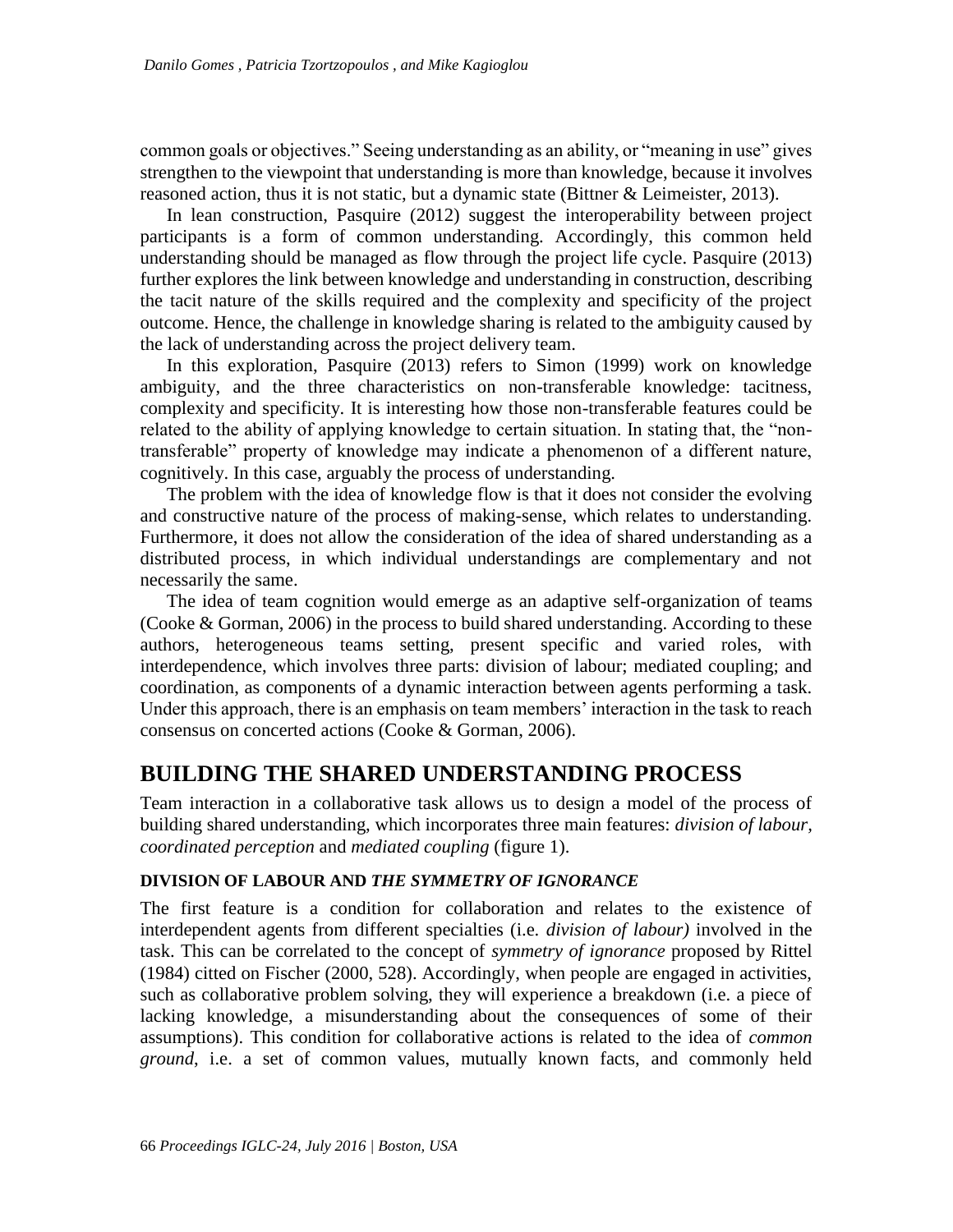presumptions, which is the starting point of social interplay, allowing communication between agents from different backgrounds (Koskela, 2015).



Figure 1: The process of shared understanding in collaborative design.

### **COORDINATED PERCEPTION AND** *SITUATIONAL AWARENESS*

According to Cross & Cross (1996) and Fischer (2000) designers have a limited awareness and understanding of how the work of other designers within the project is relevant to their own design tasks. Therefore, an effective team task depends on the *situational awareness* among team members (Adamu et al, 2015), which is the capacity to perceive and comprehend the characteristics of an environment in a specific set of time and space supporting the realization of predicted futures aligned with a task or project (Endsley, 1995). This is important because it deals with what each worker knows about the understanding and workload of the co-worker, and how is this supported by intercommunication between them (Endsley & Jones, 2001).

### **MEDIATED COUPLING AND** *BOUNDARY OBJECTS*

The process of building shared understanding forces the collision of ideas, and external representations are the means of negotiating shared understanding, in which the objective must be consensus on the meaning of representations (Qu & Hansen, 2008). Accordingly, understanding is achieved through explicit visualizations, comparing high-level overviews of common artefacts. In this sense, the research developed around the concepts of *boundary objects* and *mediating artefacts* (Carlile, 2004) address this component of the collaborative actions. According to Carlile (2004) these shared artefacts and methods provide concrete means of representing different functional interest, consequently facilitating the negotiation and transformation in the collaborative design product.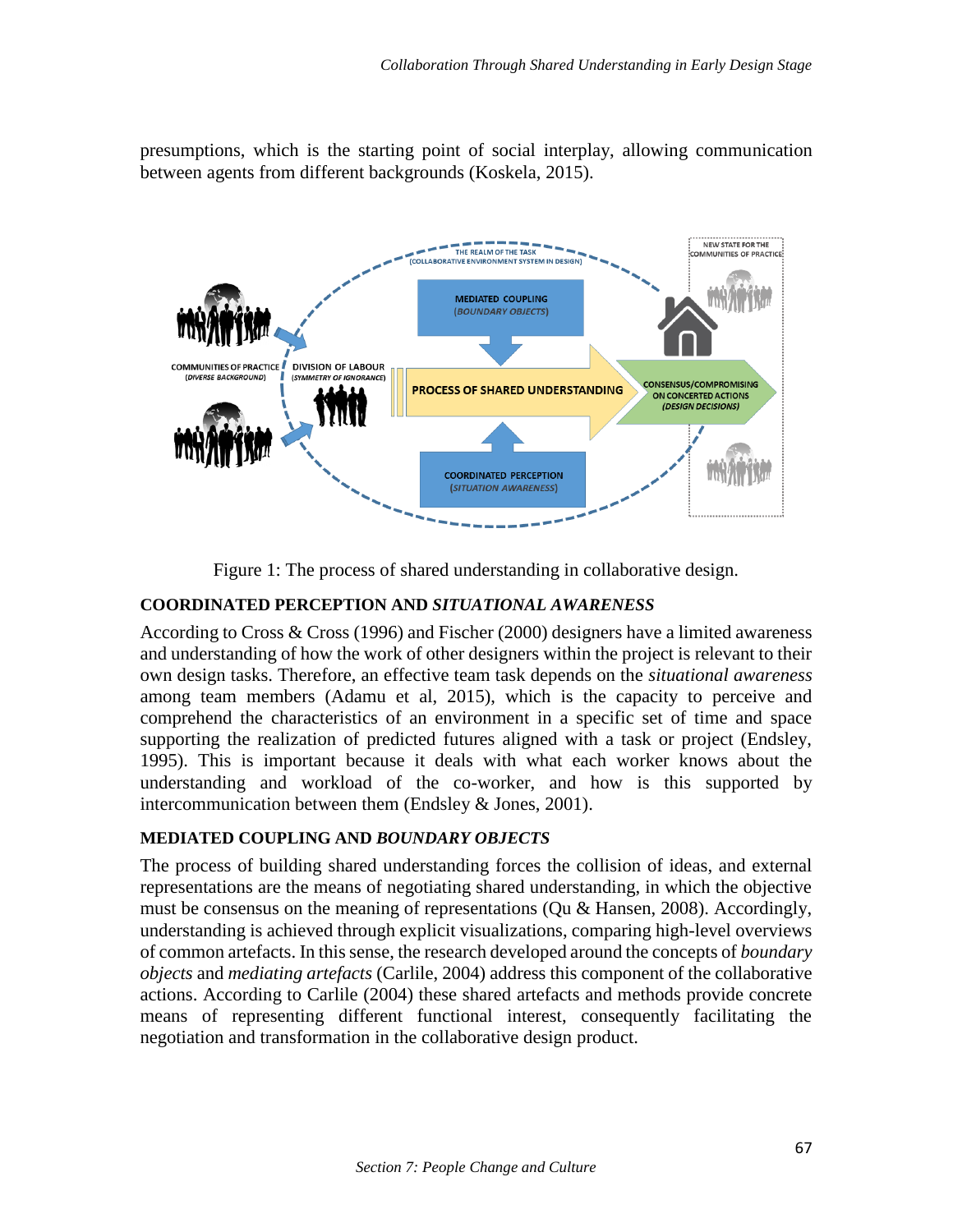## **ANALYSIS AND DISCUSSION**

Collaboration is a recurrent topic in Lean Construction, and approaches/methods/tools have been argued to support collaborative practices. In special, we analyse how some of them could be related to shared understanding in supporting multidisciplinary teams in early design stages. Each of them can be further related to the three main features of the proposed process of shared understanding.

#### **COLLECTIVE PLANNING**

In the Last Planner System (LPS), the production units are defined by those who will execute the work, which than feed the system that is built to control the workflow through the coordination of interdependencies in a time frame (Ballard, 2000; Spitler, 2014). Those interdependencies are elucidated in the work breakdown structure, which define planning hierarchies, inducing trade specialists to think of their work in relation to the trades adjacent in location and sequence (Spitler, 2014). The creation of a work breakdown structure is an essential early step to any project (Spitler, 2014), because this alignment could represent "shared understanding", in which a systemic view of the "project" systems needs to be collectively built with the team.

The problem is when the team fail to identify the key systems to coordinate (Spitler, 2014). For example, the Collaborative Design Management (CDM) case presented by Fundli and Drevland (2014) which was based on the LPS, the Start-up meeting seems to be key for establishing the relationship between the agents. The action towards connecting design tasks is related to the process of shared understanding, as it deals with the work breakdown structure. However, there is no clear description/explanation on how this is conducted, nor how this is represented in the phase schedule. In design, especially in early/concept design, the problems are ill-defined and demands the generation of a product and a correspondent production system, where there is no way of dissociating planning from doing. This represents incompatibilities for the use of phase scheduling as a collaborative managerial tool for concept design.

In LPS, coordinated actions are achieved through a complex network of requests and promises that are intimately personal (Ballard and Howell, 2003). This seems to represent a fragility of LPS hindering shared understanding in design. In this situation, the parties do not necessarily need to understand each other, in fact it is matter of believe and trust, which can be related to knowing. This is made clear in the phase schedule, where the focus is on describing specific goals (plans) and handoffs between stakeholders to achieve those goals, without necessarily sharing the reasoning process that support those decisions behind the goals. Furthermore, it could be argued that to build interdependencies in a sequential planning creates "knowledge" about the process but not necessarily "understanding". In this case, team members will know the operations sequence, but not necessarily understand why all that procedures were determined, limiting their ability to collaborate in the decision-making.

#### **CO-LOCATION AND BIG ROOM**

Collective coordination and mediating actions towards shared understanding seems to benefit from a shared workspace comprising the continuum space-time, where the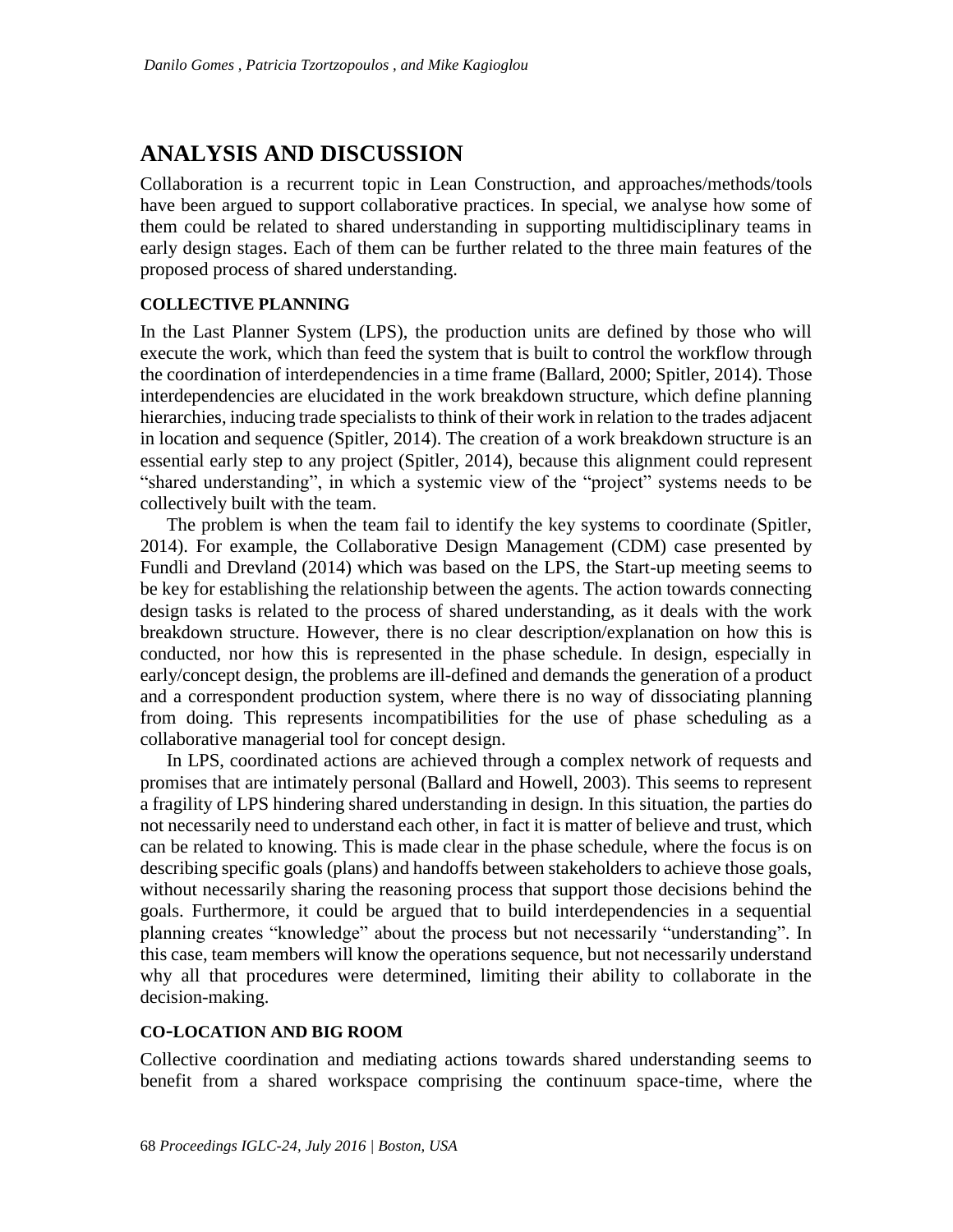participants find each other involved in the task and the social dynamic to reach consensus on concerted actions. Fundli and Drevland (2014), refer to the role of ICE-meetings and Big Room in making it easier to get clarification on issues. In the process of shared understanding, this actions towards "clarification" are key, and they seem to emerge in situations of collective problem solving (i.e. ICE-meetings), and are enhanced by the colocation factor (i.e. Big Room). Alhava et al. (2015) identified the increased task parallelism, as a benefit from co-location of participants, reducing the latency during design and reducing redesign.

#### **SET-BASED DESIGN**

Set-based Design starts with mapping the design spaces to define what decisions need to be made and establishing the available design options (Parrish et al., 2008). The set of alternatives or range of values are identified in this process (Ballard, 2000). According to Ballard (2000), this map of design space will define boundaries, in which all design contributors are free to develop their work. What Ballard (2000) describes seems to be more related to what Kvan (200) means with cooperation. Moreover, using the term "identify", indicates an effort for recognition (analysis) instead of creation (synthesis) in the action of mapping the design space. Considering the uniqueness of the project situation and the actions towards shared understanding it would be necessary to align it to a synthesis approach. The problem is that, it is not clear how the team should manage this action.

Each project participant must understand what is asked, articulating the levels of detail and accuracy required to define alternatives, taking into account the values and constraints that emerge from each member (Parrish et al., 2008). Those breakdown in communication highlights how important is to properly define the set in mapping the design space to articulate the input from the team (Parrish et al., 2008), which can be related to the process of *mediated coupling* presented earlier.

In Set-based design, Ballard (2000) also suggest integrating by intersection, which means to look for solutions within the intersections of sets, where the interface dimensions, for example, need to be based on shared values. The actions to work on the intersections, which means between boundaries, is a fundamental one in collaboration (i.e. "boundary objects"). At this point, is crucial to be able to engage in the Mediated Coupling process, in which the agents develop a combined representation to support negotiation and shared understanding.

Analysing the examples presented in Parrish et al. (2008), the different backgrounds of participants may affect some basic presumptions made on defining and working on the nature of abstract concepts in design, such as "*skin weight*", which consequently affects the understanding of the levels of detail and accuracy required by the other party in that design phase. In this situation, the emergent behaviour observed was that the affected party asked for clarification, in which the interdependent factors for decision-making were collectively understood through a breakdown, which can be related to the discussion on the *symmetry of ignorance.*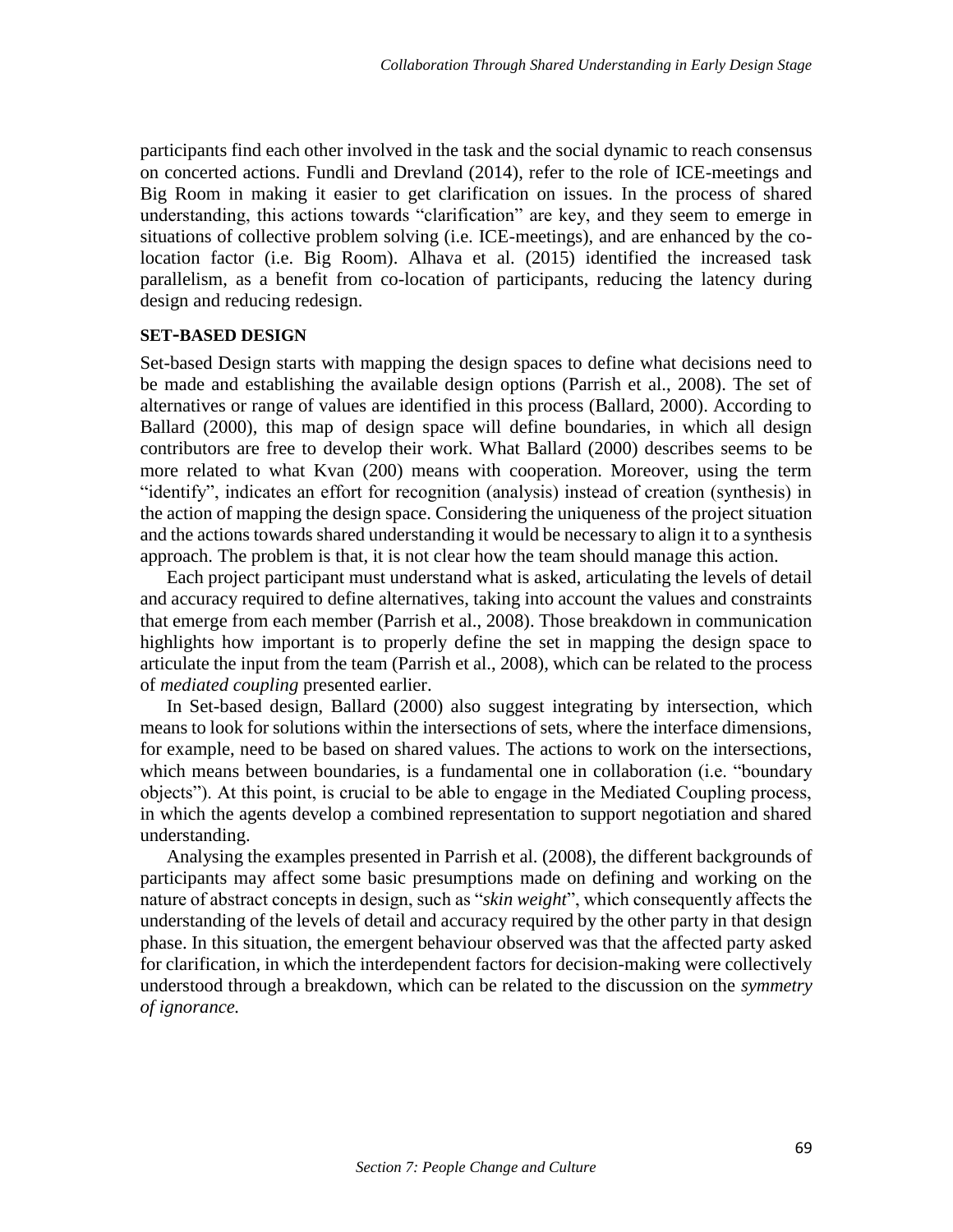#### **CHOOSING BY ADVANTAGES**

Choosing By Advantages is a decision-making system that considers advantages of alternatives and supports comparisons based on these advantages (Suhr, 1999 citted in Parrish & Tommelein, 2009, 509). In comparing alternatives, participants will establish factors, which are dependent on their ability to discern unique advantages of the alternatives (Parrish & Tommelein, 2009). Factors are determined by a list of attributes, which must reflect facts wherever possible, postponing value judgment, making the process more transparent and defensible (Parrish  $\&$  Tommelein, 2009). In CBA, arguments are built upon data that is relevant to a particular decision, providing stronger support and less ambiguity (Arroyo et al., 2014). This is an important feature of CBA, but it needs to consider the nature of knowledge and understanding. Providing the data/information that can be based in some knowledge structure, does not necessarily guarantee understanding. Since, understanding will be related to actions of synthesis, as an ability to make a proper decision. In this case, the use of logical reasoning, to describe and summarize the advantages of alternatives (Arroyo et al., 2014), may be examples of the use of causal knowledge and could be related to actions towards shared understanding.

At certain point, the group need to set the importance scale, defining the paramount advantage and assigning a degree of importance to advantages based on the multiple perspectives of the participants (Parrish & Tommelein, 2009). This could indicates a selforganized process of the team to support the coordinated perception of the project participants towards shared understanding on design decisions.

## **CONCLUSION**

To better understand collaboration in design, there is a need to improve the theoretical foundations of shared understanding, which means to understand the dynamics of the social interplay to achieve consensus in concerted actions. We assume the definition of shared understanding as an ability to be collectively developed, contextually, in the realm of the project, which will be under the influence of many aspects of social interaction emerging to support team cognition (i.e., division of labour, coordinated perception and mediated coupling). More specifically, the process will involve two parallel abilities: one related to collective action for sense-making; and the second related to the collective coordination of interdependent perceptions between team members.

There seems to exist a problem of an epistemological nature, in which "knowledge" is considered as transferable. In this case, the general use of the term "ambiguity" is based on an idea of "sharing knowledge" and suggest an attempt to reach "common understanding". This interpretation supports the idea of a unique organisational knowledge (as a "thing"), which exists outside individuals mind. However, this is contrasting with the nature of project situations and consequent actions, as it was addressed in the paper (i.e. specific, complex and tacticness). Since, the need to share understanding is based on a situation of working together, a proposed solution to the paradox demands to rethink the nature of knowledge, in alignment with the idea of social construction of "knowledge", as a collective cognitive achievement, that cannot be dissociated from the situated action. In that sense, it can be argued that knowledge does not exist (or more precisely, could not be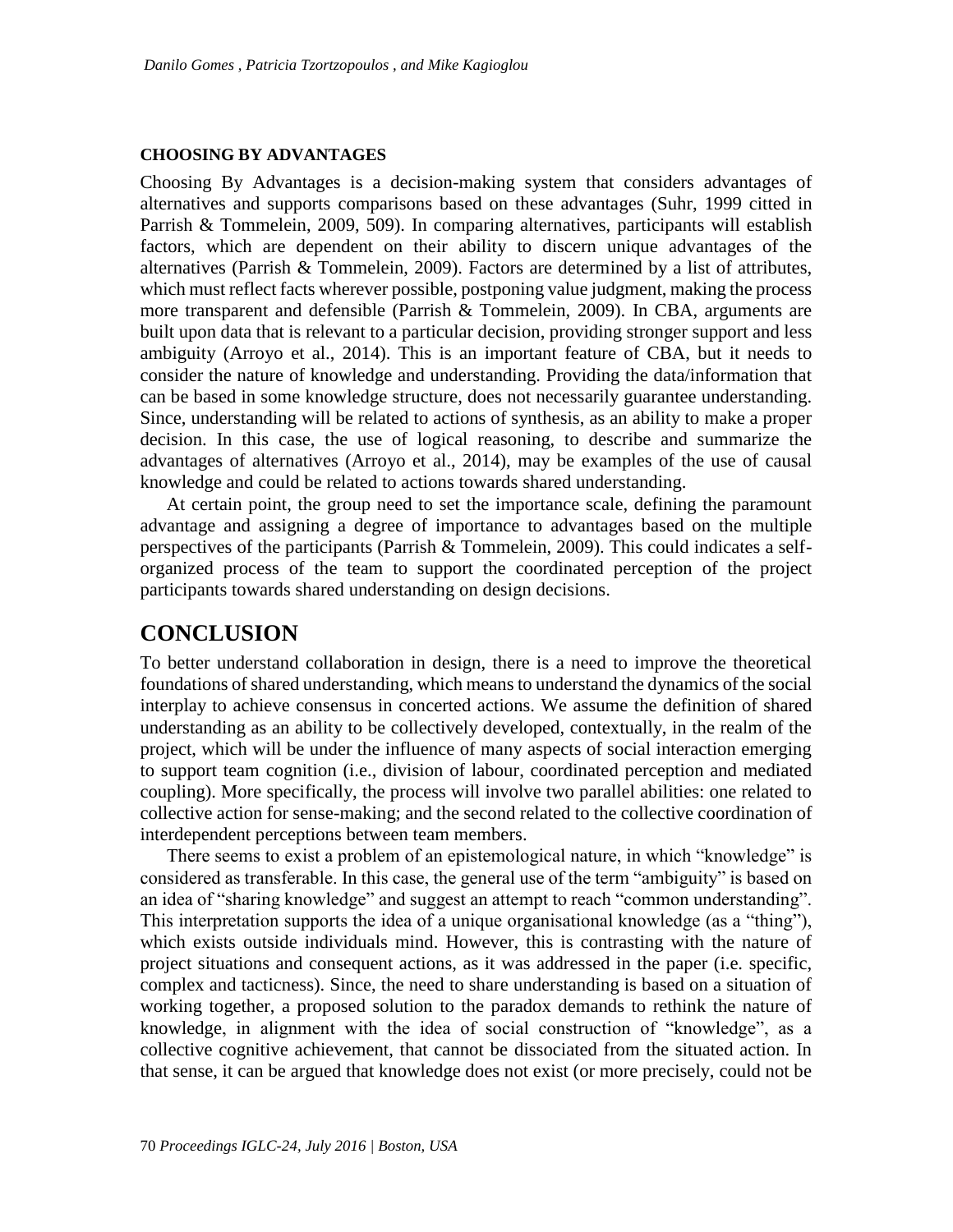measured) prior or without the ability to articulate it as an action to understand as specific situation.

A preliminary analysis shows that Set-based Design, Choosing By Advantages and Colocation have the potential to address parts of this process engaging project participants in situations in which they need to build shared understanding. However, it is still necessary to investigate how this process happens in depth and how management strategies could be adopted to improve collaboration through higher shared understanding in early design stages.

## **REFERENCES**

- Adamu, Z. A., Emmitt, S. and Soetanto, R. (2015). "Social BIM: Co-creation with shared situational awareness." *Journal of Information Technology in Construction*, 20, 230-252.
- Alhava, O., Laine, E., and Kiviniemi, A. (2015). "Intensive big room process for co-creating value in legacy construction projects." *Journal of Information Technology in Construction*, 20, 146-158.
- Aksenova, G., Tahrani, S., Forgues, D. and Kiviniemi, A. (2014). "Use of collaborative platform to facilitate informal design communication: case study". *Symposium COMMON'14*. University of Liege, Belgium.
- Arroyo, P., Ballard, G. and Tommelein, I.D. (2014). "Choosing By Advantages and Rhetoric in Building Design: Relationship and Potential Synergies" In: *Proc. 22nd Ann. Conf. of the Int'l Group for Lean Construction*. Oslo, Norway, 391-408.
- Ballard, G. (2000), "Positive vs. Negative Iteration in Design" In: *Proc. 8th Ann. Conf. of the Int'l Group for Lean Construction*. Brigthon, UK.
- Ballard, G. and Howell, G.A. (2003), "An Update on Last Planner" In: *Proc. 11th Ann. Conf. of the Int'l Group for Lean Construction*. Virginia, USA, 1-.
- Bertelsen, S. (2003). "Construction as a complex system." *In Proc. 11rd Ann. Conf. of the Int'l. Group for Lean Construction*. Blacksburg, VA, 1-.
- Bittner, E. A. C., and Leimeister, J. M. (2013). "Why Shared Understanding Matters-Engineering a Collaboration Process for Shared Understanding to Improve Collaboration Effectiveness in Heterogeneous Teams." *System Sciences (HICSS), 2013 46th Hawaii International Conference*. 106-114.
- Carlile, P. R., (2004). "Transferring, Translating, and Transforming: An Integrative Framework for Managing Knowledge Across Boundaries." *Organization Science*. Vol. 15, No. 5, September-October, 555-568.
- Cooke, N. J., and Gorman, J. C. (2006). "Assessment of team cognition." In: *International encyclopedia of ergonomics and human factors*, 270-275.
- Cross, N., and Cross, A. C. (1995). "Observations of teamwork and social processes in design." In: *Design studies*, *16*(2), 143-170.
- Endsley, M. R. (1995). "Toward a theory of situation awareness in dynamic systems." In: *The Journal of the Human Factors and Ergonomics Society*, 37(1), 32-64.
- Endsley, M. R., and Jones, W. M. (2001). "A model of inter-and intrateam situation awareness: Implications for design, training and measurement." In: *New trends in cooperative activities: Understanding system dynamics in complex environments,*7 ,46-67.
- Fischer, G. (2000). "Symmetry of ignorance, social creativity, and meta-design." In: *Knowledge-Based Systems*, *13*(7), 527-537.